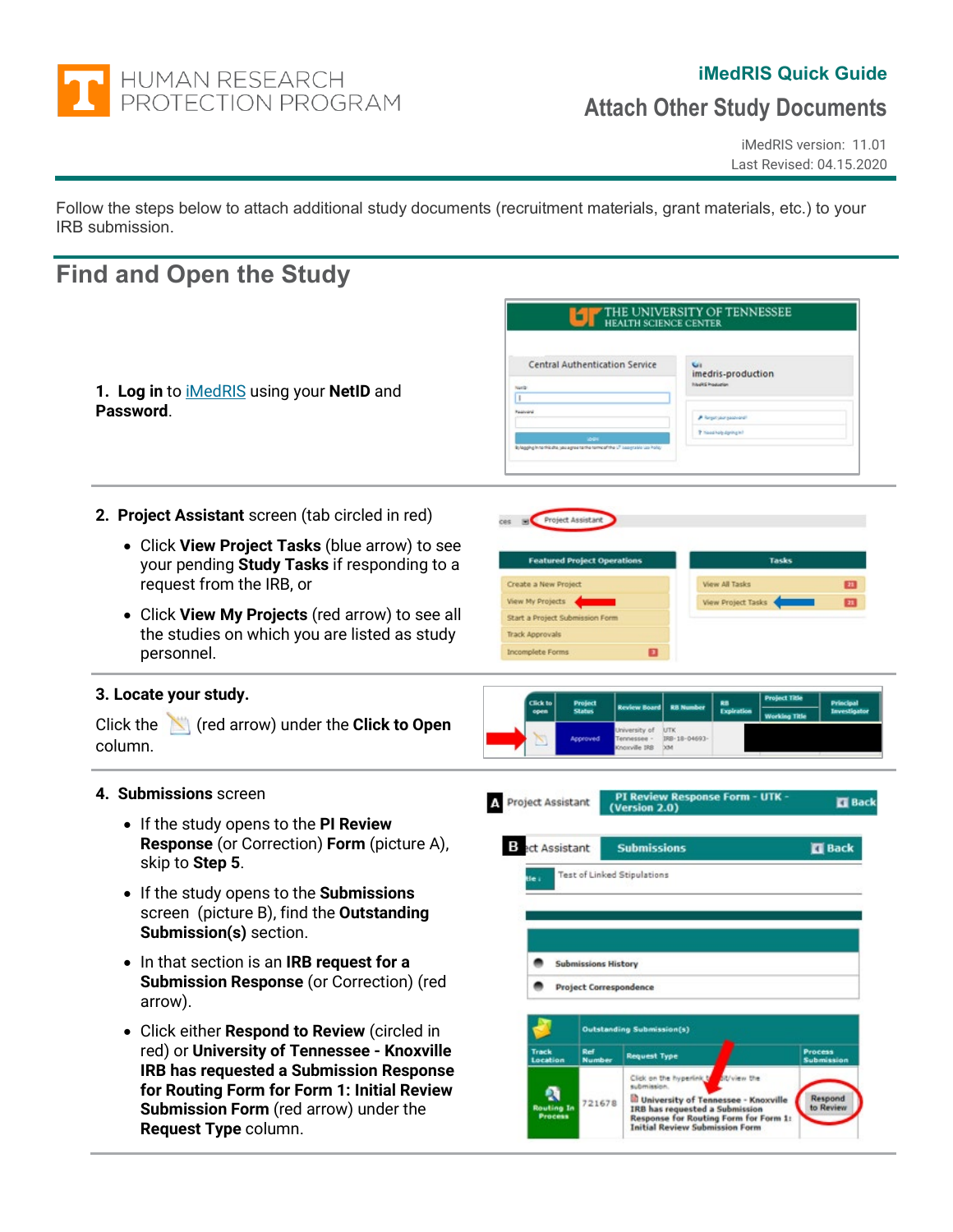# **Attach Other Study Documents**

- **5. PI Review Response** (or Correction) **Form**
	- Scroll down to section **1.2 Revise and Attach Documents** (circled in red).
	- Find the form or document that needs the correct version attached.

**TIP:** Find the  $\mathcal O$  icon under the **Revise/Attach** column. The paperclip indicates there is a different version of that document available that is not attached to this submission.



### **6. Revise and Attach Documents** section

If the requested document is not listed in the table, click the **Add New Component** button (circled in red).

|         |                                           |                 |                          | ۰<br><b>Add New</b><br>Component | Compare<br>Item(s)                                                                            | <b>Create PDF</b><br>Packet |
|---------|-------------------------------------------|-----------------|--------------------------|----------------------------------|-----------------------------------------------------------------------------------------------|-----------------------------|
| Compare | <b>Include in PDF Packet</b><br><u>ia</u> | <b>Unattach</b> | Revise/<br><b>Attach</b> | <b>Revisions</b>                 | <b>All Submission Components</b><br><b>Previous Rounds &amp; Currently</b><br><b>Attached</b> |                             |
|         | <b>Submission Form(s)</b>                 |                 |                          |                                  |                                                                                               |                             |
|         |                                           |                 |                          |                                  | University of Tennessee - Knoxville<br>IRB - PI Review Response Form -<br>UTK - (Version 2.0  |                             |

### **7. Select an Attachment Type** pop-up window

Click **Other Project Document** (red arrow) if you are attaching anything other than an Informed Consent.



### **8. Attach Project Document(s)** window – Document uploaded but not attached.

If the document was previously uploaded, but was not part of the submission package, it may be listed here (**picture A**). If so:

- Click the **check box** under the first column (blue arrow).
- Click **Attach** (circled in red).
- You will be returned to the **Review Response** form.

**TIP**: **Do Not** upload consent forms to Other Project Documents **unless** as a consent audit for a Continuing Review Request.

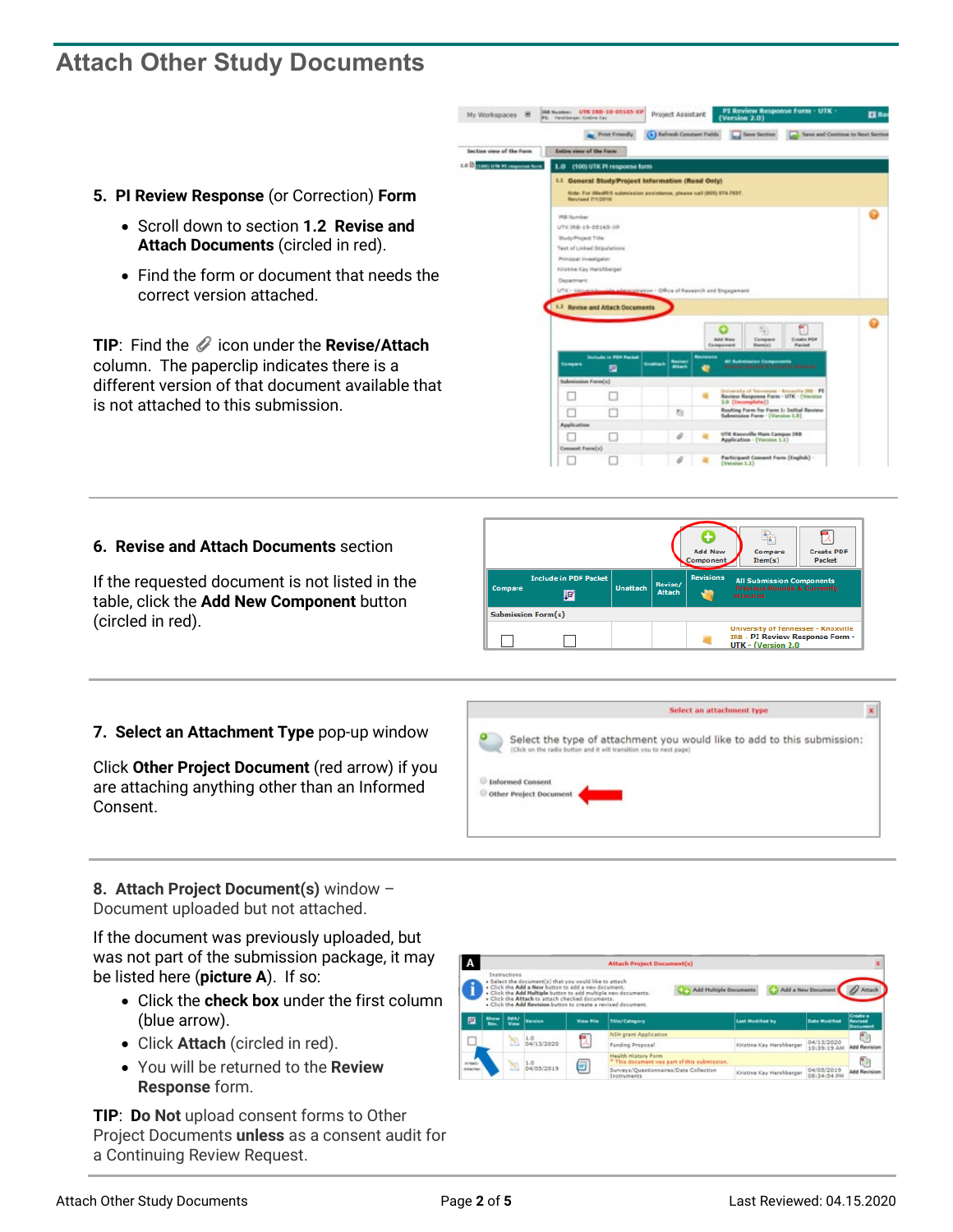**9. Attach Project Document(s)** window – Upload Document. To upload other study documents (not consent forms):

- click **Add a New Document** (**picture B**) to add a single document (red arrow on right), or
- if adding more than one document, click **Add Multiple Documents** (red arrow on left).



**10. Project Document Add** window/screen – Upload Document.

- Click **Browse/Upload** (red arrow) to upload the desired document.
- **Category** Select Funding Proposal for grant documents, etc.
- **Version Number** 1.0 for new documents.
- **Version Date** Click calendar icon for the date.
- Add optional additional information in the Description and Comment text boxes.
- Click **Save Document**.

## $\boxed{1}$ ٦ø Date: 04/13/2020 36 Master Protocol ment Advertising Ma Surveys/Questionnaires/Data Col Letter of Support Consent Audit Orig IRB Scan File Other Miscellaneous D Save Doct

- **11.** After returning to the **Attach Project Document(s)** window:
	- **Confirm** the correct documents are uploaded.
	- Click the check box in the first column if the document is not already attached (blue arrow, **picture A**)
	- Click **Attach** (circled in red).



### **12.** On the **PI Review Response Form**

The documents are attached (circled in red).

**TIP**: Other Project Documents are organized by category. Categories are shown in yellow (red arrow).

| Compare            | <b>Include in PDF Packet</b><br>膻 | Unattach | Revise/<br><b>Attach</b> | Revisions | <b>All Submission Components</b><br>Presious Rounds & Currently Attenuer                      |
|--------------------|-----------------------------------|----------|--------------------------|-----------|-----------------------------------------------------------------------------------------------|
|                    | <b>Submission Form(s)</b>         |          |                          |           |                                                                                               |
|                    |                                   |          |                          |           | University of Tennessee - Knoxville IRB - PI<br>Review Response Form - UTK - (Version<br>2.0) |
|                    |                                   |          | Đ                        |           | Routing Form for Form 1: Initial Review<br>Submission Form - (Version 1.0)                    |
| <b>Application</b> |                                   |          |                          |           |                                                                                               |
|                    |                                   |          |                          |           | UTK Knoxville Main Campus IRB<br>Application - (Version 1.2)                                  |
| Consent Form(s)    |                                   |          |                          |           |                                                                                               |
|                    |                                   |          | D                        |           | Participant Consent Form (English) -<br>(Version 1.1)                                         |
| Document(s)        |                                   |          |                          |           |                                                                                               |
|                    | Category : Funding Proposal       |          |                          |           |                                                                                               |
|                    |                                   |          |                          |           | <b>NIH grant Application - (Version 1.0)</b>                                                  |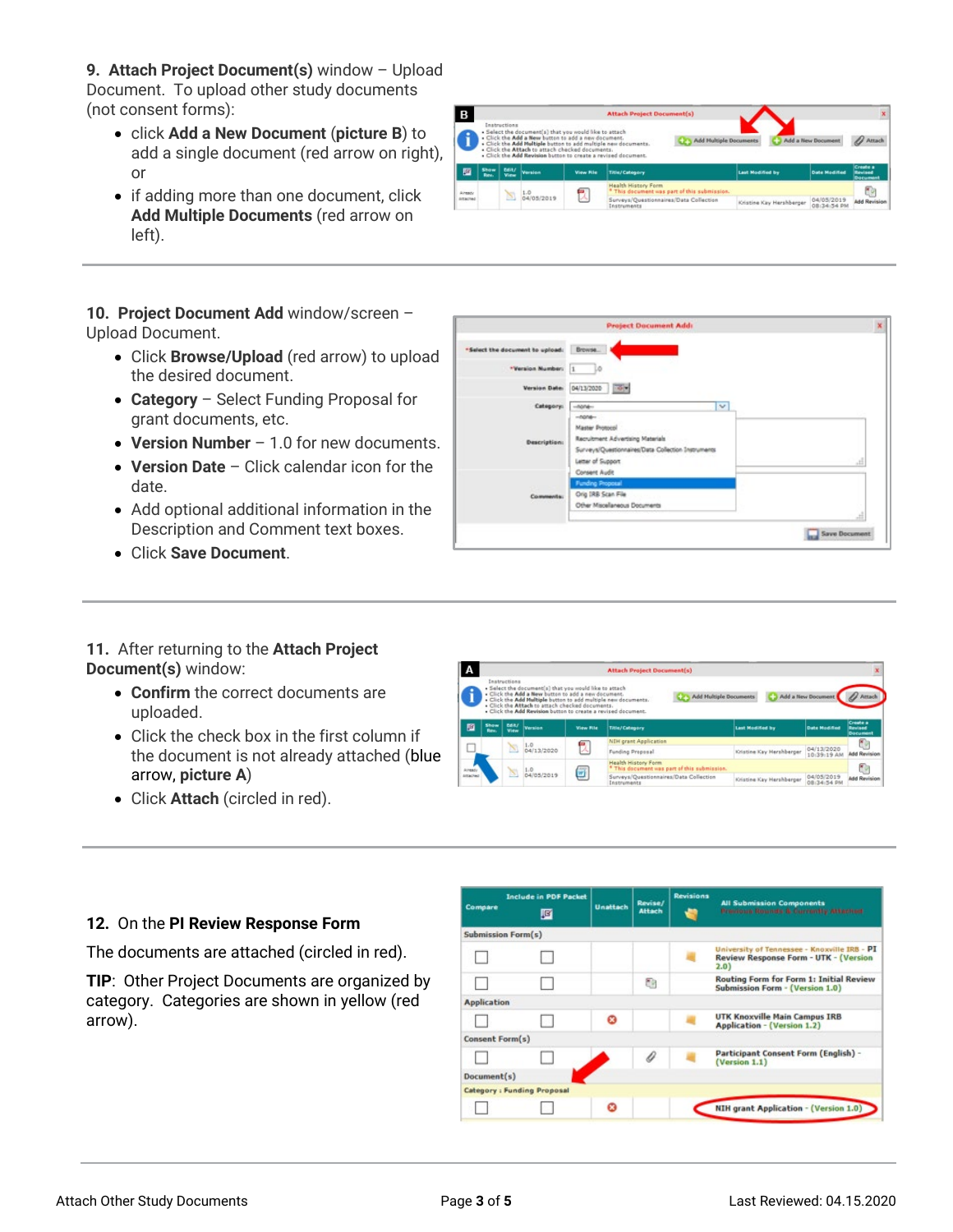- **13. Issues Requiring a Response** section
	- Scroll down to section **1.3 Issues Requiring a Response**.
	- Respond to each item by entering information in the text box and, if applicable, by selecting **Yes**, **No** or **N/A** for each proviso.
	- $Click \nightharpoonup$  Save and Continue to Next Section after responding to all the requested changes.



#### **14. Form Completed** screen

- Either the PI **or** another investigator (co/sub or co-PI) must click **Signoff and Submit**.
- Then users are routed to the **Setup Signoff Submission Routing** screen.

**TIP:** If study personnel other than an investigator completes the form, only the **Exit Form** button appears. The PI then must open the form and click **Signoff and Submit**.

| <b>Print Friendly</b>          | Compare with Application                      | <b>Signoff and Submit</b> |
|--------------------------------|-----------------------------------------------|---------------------------|
| <b>Entire view of the Form</b> |                                               |                           |
|                                | <b>Form has been Completed!</b>               |                           |
|                                | Instruction of Form has Been Completed Screen |                           |
|                                | <b>Exit Form</b><br><b>Signoff and Submit</b> |                           |

# **Required Routing and Submission Signoffs**

#### **15. Setup Signoff Submission Routing**

- Click **No** (red arrow)
- Click **Save and Continue** (circled in red).

| My Workspaces | Project Assistant                                                   | <b>Setup Signoff Submission Routing</b> | <b>STARTE</b>            |
|---------------|---------------------------------------------------------------------|-----------------------------------------|--------------------------|
|               |                                                                     |                                         | <b>Save and Continue</b> |
|               |                                                                     |                                         |                          |
|               | Does this submission require additional routing for approval?       |                                         |                          |
|               | YES - Click YES to select additional personnel for routing.         |                                         |                          |
|               |                                                                     |                                         |                          |
|               | NO - Click NO to bypass selecting additional personnel for routing. |                                         |                          |
|               |                                                                     |                                         |                          |
|               |                                                                     |                                         |                          |